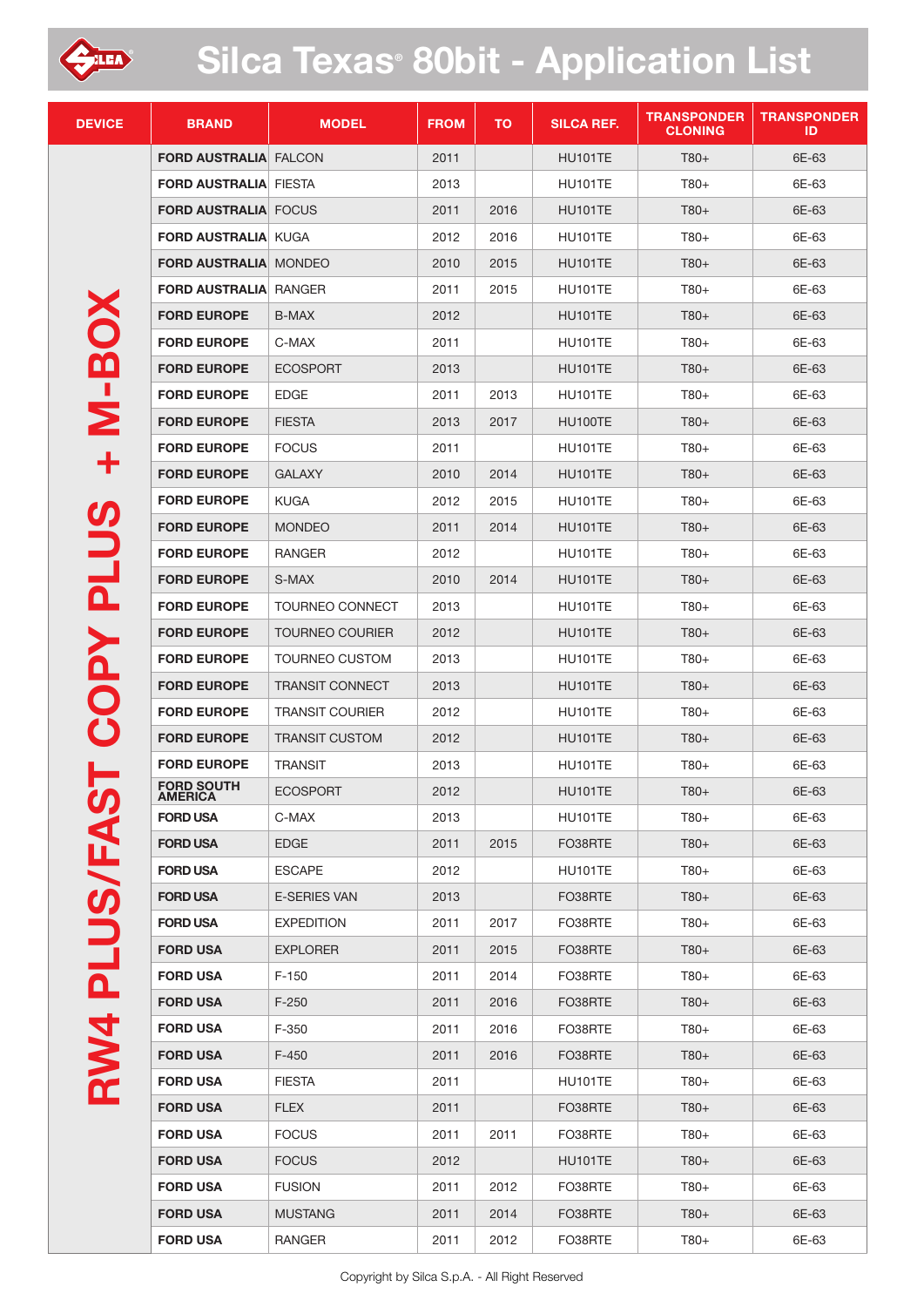

## **Silca Texas® 80bit - Application List**

| <b>DEVICE</b>       | <b>BRAND</b>    | <b>MODEL</b>           | <b>FROM</b> | <b>TO</b> | <b>SILCA REF.</b> | <b>TRANSPONDER</b><br><b>CLONING</b> | <b>TRANSPONDER</b><br>ID |
|---------------------|-----------------|------------------------|-------------|-----------|-------------------|--------------------------------------|--------------------------|
| <b>M-BOX</b>        | <b>FORD USA</b> | <b>TAURUS</b>          | 2011        |           | FO38RTE           | $T80+$                               | 6E-63                    |
|                     | <b>FORD USA</b> | <b>TRANSIT CONNECT</b> | 2014        |           | HU101TE           | T80+                                 | 6E-63                    |
|                     | <b>FORD USA</b> | <b>TRANSIT</b>         | 2013        |           | <b>HU101TE</b>    | $T80+$                               | 6E-63                    |
|                     | <b>HYUNDAI</b>  | CRETA                  | 2014        |           | HYN14RTE          | T80+                                 | 6E-60                    |
|                     | <b>HYUNDAI</b>  | ELANTRA GT (Canada)    | 2013        | 2017      | HYN17BTE          | $T80+$                               | 6E-60                    |
|                     | <b>HYUNDAI</b>  | EON (India)            | 2010        |           | HYN14TE           | T80+                                 | 6E-60                    |
|                     | <b>HYUNDAI</b>  | HB20 (Brazil)          | 2012        |           | HYN14RTE          | $T80+$                               | 6E-60                    |
|                     | <b>HYUNDAI</b>  | 130                    | 2012        |           | TOY49TE           | T80+                                 | 6E-60                    |
| ╋                   | <b>HYUNDAI</b>  | 140                    | 2011        |           | TOY49TE           | $T80+$                               | 6E-60                    |
|                     | <b>HYUNDAI</b>  | IX20                   | 2012        |           | TOY49TE           | T80+                                 | 6E-60                    |
|                     | <b>HYUNDAI</b>  | <b>SANTA FE</b>        | 2013        |           | HYN17RBTE         | $T80+$                               | 6E-60                    |
|                     | <b>HYUNDAI</b>  | <b>SONATA</b>          | 2015        |           | TOY49TE           | T80+                                 | 6E-60                    |
|                     | <b>HYUNDAI</b>  | <b>TUCSON</b>          | 2015        |           | TOY49TE           | $T80+$                               | 6E-60                    |
|                     | <b>HYUNDAI</b>  | <b>VELOSTER</b>        | 2010        |           | HYN17BTE          | T80+                                 | 6E-60                    |
| PLUS/FAST COPY PLUS | <b>KIA</b>      | <b>CARENS</b>          | 2013        |           | TOY49TE           | $T80+$                               | 6E-60                    |
|                     | <b>KIA</b>      | CARNIVAL               | 2014        |           | HYN14TE           | T80+                                 | 6E-60                    |
|                     | <b>KIA</b>      | CEED                   | 2012        |           | TOY49TE           | $T80+$                               | 6E-60                    |
|                     | <b>KIA</b>      | CERATO                 | 2013        |           | HYN14RTE          | T80+                                 | 6E-60                    |
|                     | <b>KIA</b>      | FORTE (Canada)         | 2014        |           | HYN14RTE          | $T80+$                               | 6E-60                    |
|                     | <b>KIA</b>      | <b>MORNING</b>         | 2011        |           | HYN17BTE          | $T80+$                               | 6E-60                    |
|                     | <b>KIA</b>      | <b>PICANTO</b>         | 2011        |           | HYN17BTE          | $T80+$                               | 6E-60                    |
|                     | <b>KIA</b>      | RIO (Canada)           | 2012        | 2017      | TOY49TE           | T80+                                 | 6E-60                    |
|                     | <b>KIA</b>      | <b>RIO</b>             | 2012        | 2017      | TOY49TE           | $T80+$                               | 6E-60                    |
|                     | <b>KIA</b>      | <b>RONDO</b>           | 2013        |           | TOY49TE           | T80+                                 | 6E-60                    |
|                     | <b>KIA</b>      | <b>SORENTO</b>         | 2015        |           | HYN17RBTE         | $T80+$                               | 6E-60                    |
|                     | <b>KIA</b>      | SOUL                   | 2014        |           | TOY49TE           | T80+                                 | 6E-60                    |
|                     | <b>KIA</b>      | SPORTAGE               | 2015        |           | TOY49TE           | $T80+$                               | 6E-60                    |
|                     | <b>LINCOLN</b>  | <b>MARK LT</b>         | 2011        | 2014      | FO38RTE           | T80+                                 | 6E-63                    |
|                     | <b>LINCOLN</b>  | <b>MKT</b>             | 2010        | 2011      | FO38RTE           | $T80+$                               | 6E-63                    |
| RW4                 | <b>LINCOLN</b>  | <b>MKX</b>             | 2011        | 2013      | FO38RTE           | T80+                                 | 6E-63                    |
|                     | <b>LINCOLN</b>  | <b>MKZ</b>             | 2011        | 2017      | FO38RTE           | $T80+$                               | 6E-63                    |
|                     | <b>LINCOLN</b>  | <b>NAVIGATOR</b>       | 2009        | 2017      | FO38RTE           | T80+                                 | 6E-63                    |
|                     | <b>MAZDA</b>    | <b>BT-50</b>           | 2011        |           | HU101TE           | $T80+$                               | 6E-63                    |
|                     | <b>VPG</b>      | $MV-1$                 | 2012        | 2014      | FO38RTE           | T80+                                 | 6E-63                    |